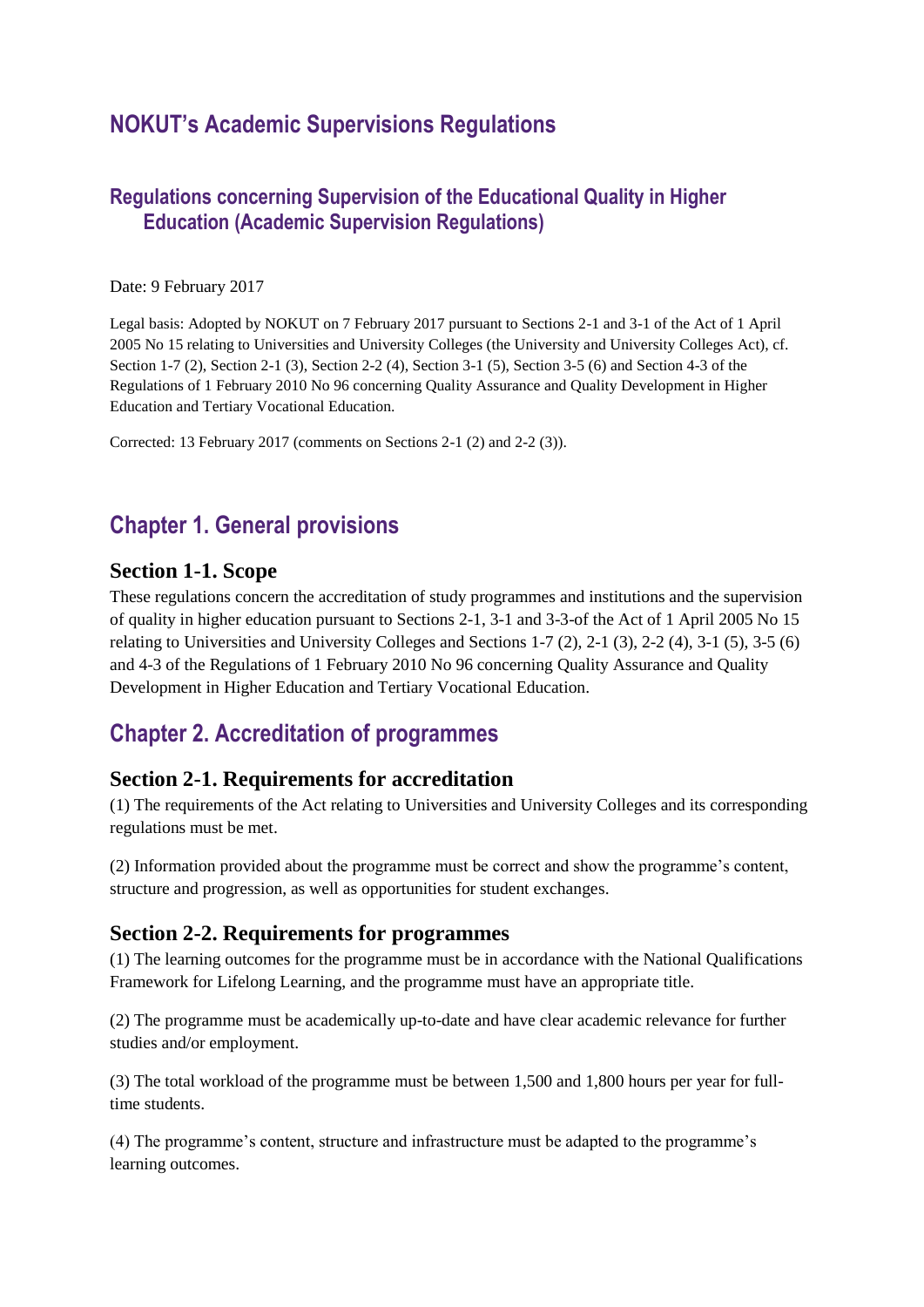(5) The teaching, learning and assessment methods must be adapted to the programme's learning outcomes. The programme must facilitate students taking an active role in the learning process.

(6) The programme must have relevant links to research and academic development work and/or artistic research.

(7) The programme must have internationalisation arrangements adapted to the programme's level, scope and other characteristics.

(8) Programmes that lead to a degree must have arrangements for international student exchanges. The content of the exchange programme must be academically relevant.

(9) Programmes that include supervised professional training must have formal agreements between the institution and the host for the supervised professional training.

## **Section 2-3. Requirements for the academic environment**

(1) The academic environment for each programme must be of a size proportionate to the number of students and the programme's characteristics, be stable over time in terms of competence and have a composition that covers the programme's topics and subjects.

(2) The academic environment must have relevant educational competence.

(3) The programme must have a clear academic leadership with defined responsibilities for quality assurance and the development of the study programme.

(4) At least 50 per cent of the academic full-time equivalents affiliated to the programme must be staff with their primary employment at the institution. Of these, academic staff with at least associate professor qualifications must be represented among those who teach the core elements of the programme. In addition, the following requirements apply to the academic environment's level of competence:

- a) For first-cycle programmes, at least 20 per cent of the members of the academic environment must have at least associate professor qualifications.
- b) For second-cycle programmes, at least 50 per cent of the members of the academic environment must have at least associate professor qualifications. Within this 50 per cent, at least 10 per cent must have professor or docent qualifications.
- c) For third-cycle programmes, the academic environment must consist of academic staff with at least associate professor qualifications. At least 50 per cent must have professor or docent qualifications.

(5) The academic environment must be actively engaged in research and academic development work and/or artistic research, and be able to demonstrate documented results with a satisfactory quality and scope in relation to the programme's content and level.

(6) The academic environment for programmes that lead to a degree must actively participate in national and international partnerships and networks that are relevant for the programme.

(7) For programmes involving mandatory supervised professional training, the members of the academic environment must have relevant and updated knowledge from the field of the professional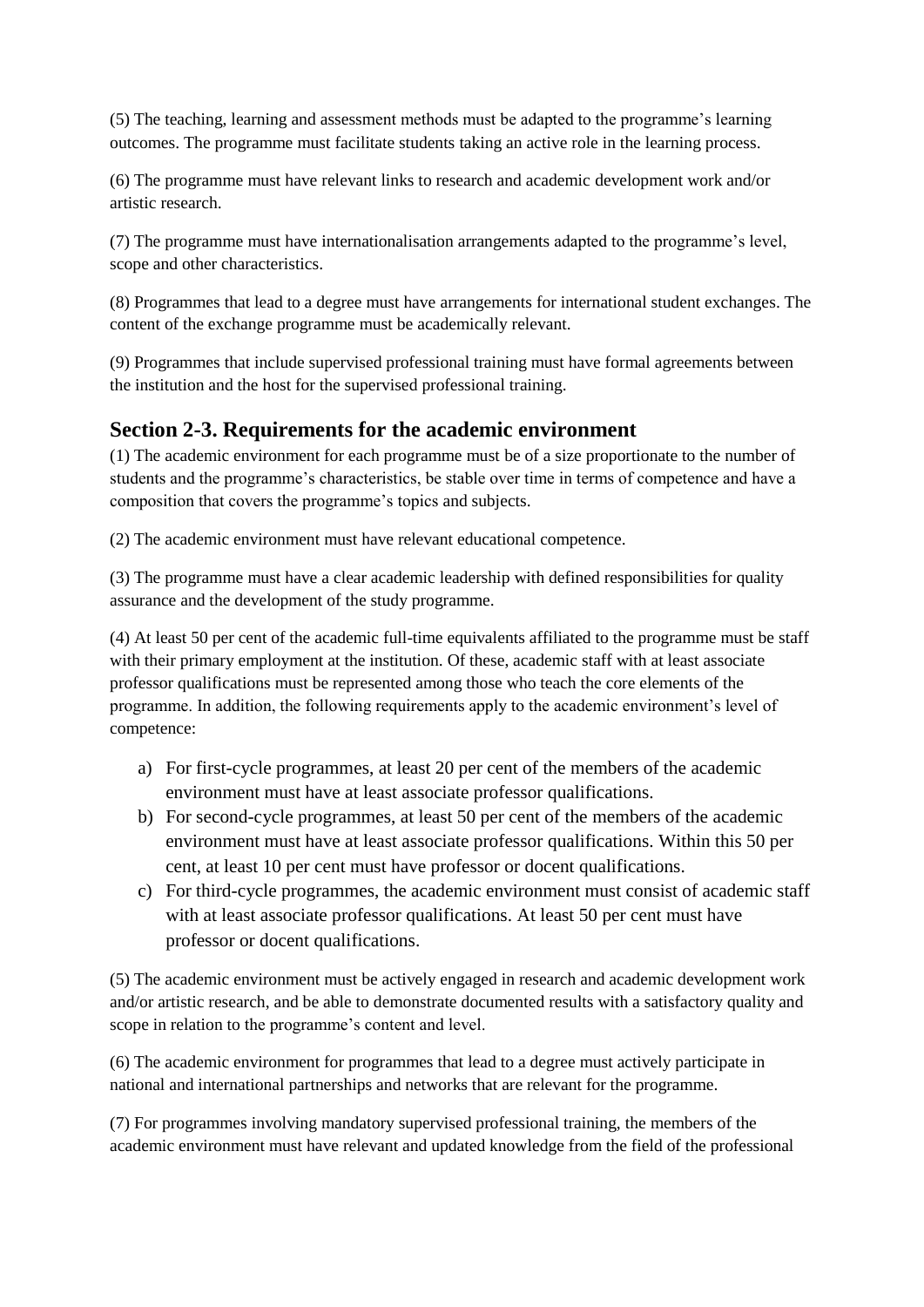training. The institution must ensure that professional training supervisors have relevant competence and experience in the field of the professional training.

## **Section 2-4. Special provisions for the academic environment**

The requirement for at least associate professor qualifications set out in Section 2-3 (4) first sentence may be waived for programmes with a scope of 30 credits or less if the programme is offered in partnership with external academic environments that engage in research and academic and/or artistic research or academic development work at the same level as the institution's own academic environment. The institution must have a dedicated academic environment in the field of study or in a related subject area and have overall responsibility for the programme.

# **Section 2-5.Supplementary provisions for joint degrees**

(1) The components of the joint degree that each of the partner institutions have responsibility for must be clearly defined, and there must be satisfactory procedures for the development and quality assurance of the joint degree as a whole.

(2) The components of the joint degree must constitute a whole and be in accordance with the learning outcomes for the joint degree.

(3) For the accreditation of international joint degrees, components offered by institutions subject to the Act of 1 April 2005 No 15 relating to Universities and University Colleges must comply with the standards and criteria for accreditation of programmes set out in Sections 2-1 to 2-4 of these regulations.

## **Section 2-6. Special provisions for participation in institution-wide artistic fellowship programme**

(1) Regulations must be in place for participation in the programme. Participation in the programme and the roles and responsibilities of the participating institution must be clearly defined.

(2) The institution and the research fellows' rights and responsibilities must be clearly defined in specific contracts.

(3) The size and competence of the academic environment must be adapted to the teaching and supervision and the artistic research that must be carried out to assure and further develop the quality of the programme.

(4) The institution must actively engage in relevant artistic research with satisfactory breadth at a high international level related to the participation in the programme.

(5) The institution must demonstrate how the research fellows' participation in the programme is integrated in the institution's own academic environment and development.

(6) The institution must actively engage in the compulsory common component of the programme.

(7) The institution must be able to offer its research fellows the necessary compulsory and elective courses within their specialisation.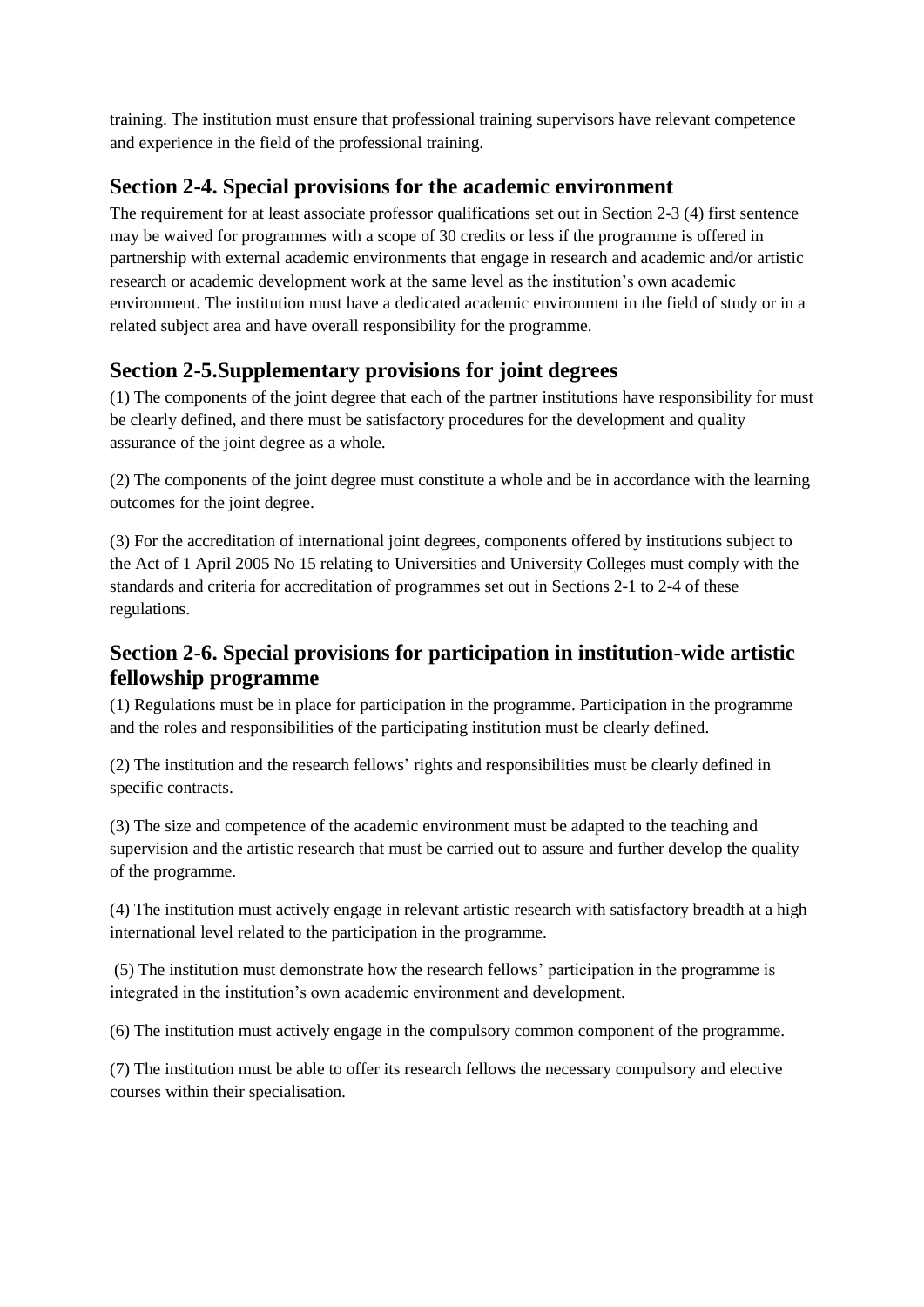# **Chapter 3. Accreditation of institutions**

### **Section 3-1. Requirements for the accreditation of higher education institutions**

(1) The institution must have education, research and/or artistic research and academic development work at an academic level that meets the requirements set out in Sections 3-6 to 3-8 of the Regulations concerning Quality Assurance and Quality Development in Higher Education and Tertiary Vocational Education.

(2) The institution must have a strategy for teaching, research and/or artistic research and academic development work.

(3) The institution's systematic quality assurance practices must be approved by NOKUT.

(4) The institution must have regular admission of students and a satisfactory number of candidates who graduate within the normal length of study.

(5) The institution's research and/or artistic research and academic development work must be conducted in cooperation with the institution's educational activities.

(6) The institution must have a relevant competence profile, and the overall competence must be commensurate with comparable institutions in the same institutional category.

# **Chapter 4. Institutions' systematic quality assurance**

#### **Section 4-1.Requirements for systematic quality assurance**

(1) Quality assurance practices must be set out in a strategy and cover all areas of importance to the quality of the students' learning outcomes.

(2) Quality assurance practices must be implemented at all levels of the institutions' management. Through their QA practices, institutions must promote a quality culture among staff and students.

(3) Institutions must systematically ensure that all study programmes meet the requirements set out in national laws and regulations, including any additional regulations stipulated by the institutions themselves.

(4) Institutions must systematically collect information from relevant sources in order to assess the quality of all study programmes.

(5) Knowledge obtained through quality assurance practices must be used to enhance the quality of the institutions' study programmes and uncover instances of deficient quality. Deficient quality must be rectified within a reasonable time.

(6) Results derived from quality assurance practices form part of the knowledge base used in assessing and developing the institution's overall portfolio of study programmes.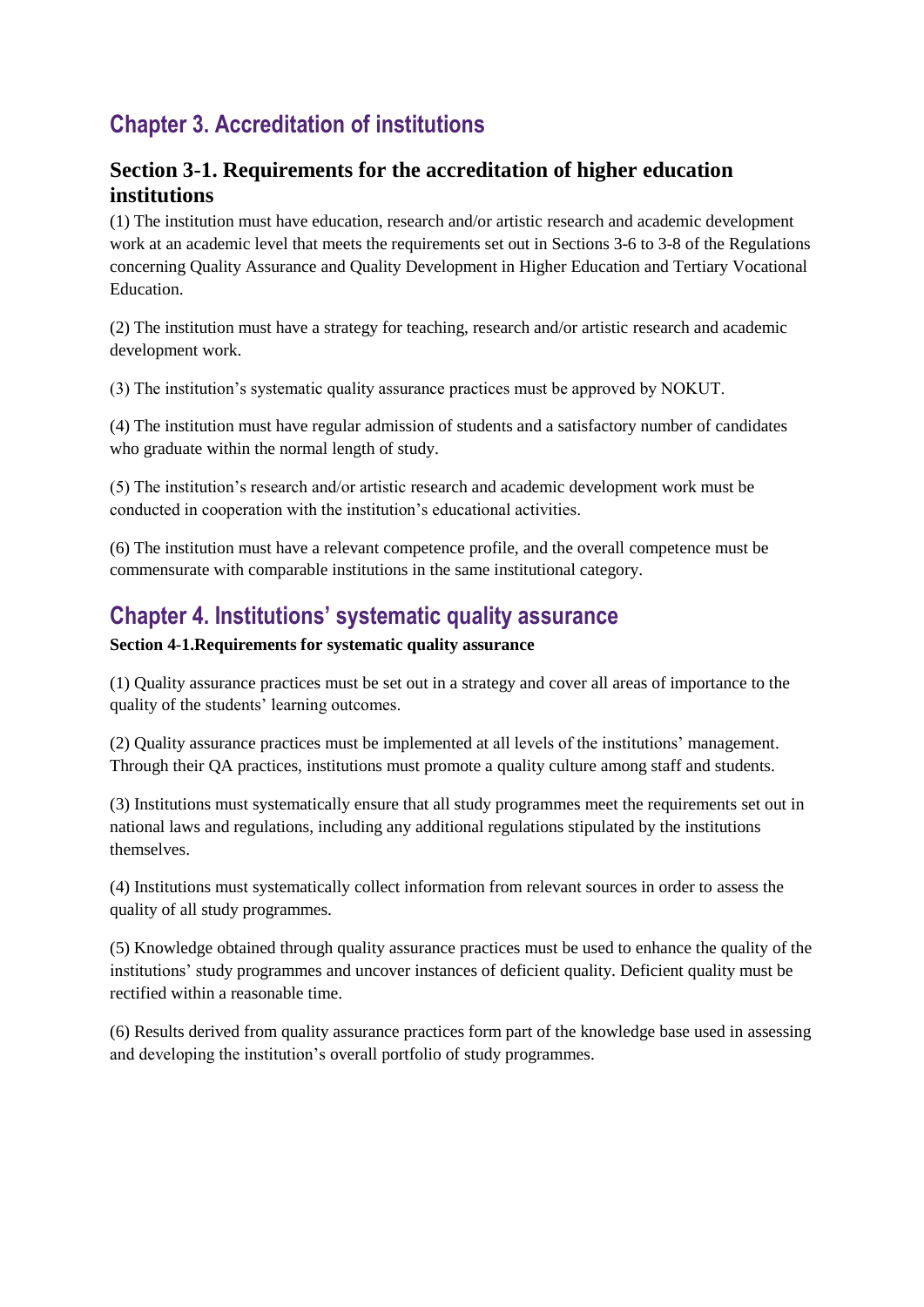# **Chapter 5. NOKUT's accreditation and supervision**

## **Section 5-1. Applications for programme and institutional accreditation**

(1) Accreditation is based on the Act of 1 April 2005 No 15 relating to Universities and University Colleges, Sections 3-1 to 3-8 of the Regulations concerning Quality Assurance and Quality Development in Higher Education and Tertiary Vocational Education, and the requirements set out in Chapters 2 and 3 of these regulations.

(2) If an institution does not have the authority to accredit material changes to a programme, the institution must inform NOKUT. NOKUT considers whether it is necessary to apply for new accreditation.

(3) NOKUT may administratively reject applications for accreditation not found suitable for external expert review.

(4) In special cases, NOKUT may establish a quarantine period of up to two years before considering a new application from the same institution, cf. Section 3-11 (2) of the Regulations concerning Quality Assurance and Quality Development in Higher Education and Tertiary Vocational Education. The applicant will be notified before a quarantine decision is made.

# **Section 5-2. Assessment of accredited programmes and institutions**

(1) The assessment is based on the Act relating to Universities and University Colleges, the requirements set out in Sections 3-1 to 3-8 of the Regulations concerning Quality Assurance and Quality Development in Higher Education and Tertiary Vocational Education, and the requirements set out in Chapters 2 and 3 of these regulations, in addition to the programme/institution's status and documented results.

(2) NOKUT may set a deadline for the institution to rectify any inadequacies.

## **Section 5-3. Periodic assessment of higher education institutions' systematic quality assurance practices**

The assessment is based on the requirements listed in Chapter 4 of these regulations, Sections 2-1 and 2-2 of the Regulations concerning Quality Assurance and Quality Development in Higher Education and Tertiary Vocational Education, and Section 1-6 of the Act of 1 April 2005 No 15 relating to Universities and University Colleges.

## **Section 5-4. Duty of disclosure**

(1) Institutions are obliged to obtain the information NOKUT needs to carry out accreditation and assessment.

(2) Institutions must keep NOKUT updated about information related to the institution and its accredited programmes.

## **Section 5-5. Appointment of external experts**

(1) NOKUT appoints external experts for accreditation and revision of programmes and institutions, as well as for the periodic assessment of institutions' systematic quality assurance practices. The institution is given an opportunity to comment on NOKUT's proposal for the composition of the committee before it is approved.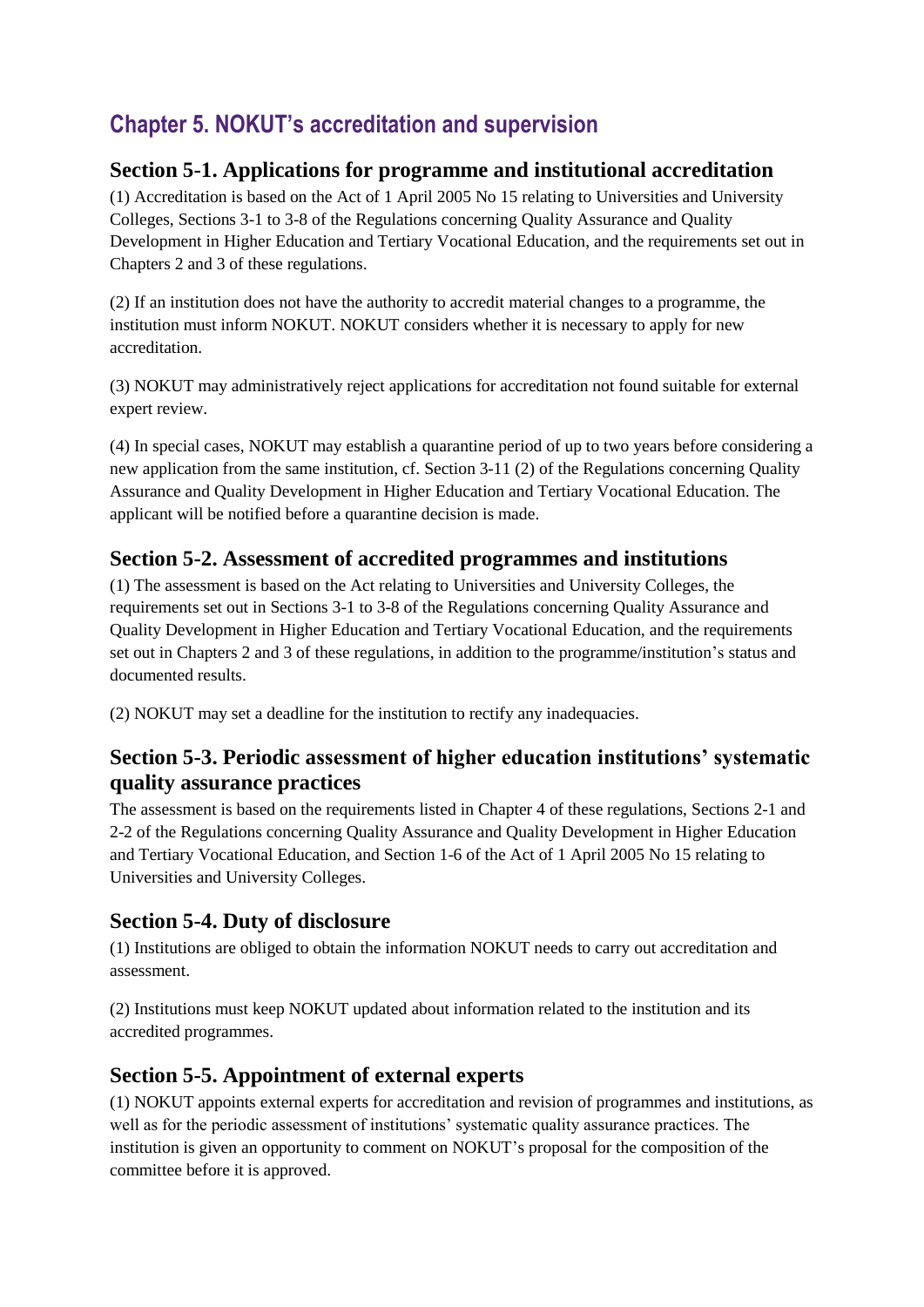(2) External experts may not have any responsibilities at the institution or for the programme they are assessing, or any other connection to the institution that may give rise to partiality.

## **Section 5-6. Expertise**

(1) For the accreditation of first and second-cycle degree programmes, the expert committee must collectively have competence related to and experience from the completion of relevant programmes. In addition, the committee must have the following competence:

- a) At least one expert must have formal qualifications at a level higher than the programme under accreditation.
- b) At least one expert must have relevant international competence in the assessment of second-cycle programmes.

(2) For the accreditation of third-cycle degree programmes and the revision of accredited programmes at all levels, the expert committee must collectively have competence related to and experience from the completion of relevant programmes. In addition, the committee must have the following competence:

- a) at least one expert must have formal competence at a level higher than the programme under accreditation. For third-cycle programmes, at least one member must have professor qualifications.
- b) at least one expert must have relevant international competence in assessing second and third-cycle degree programmes.
- c) at least one expert must be a student. For third-cycle degree programmes, at least one expert must be a PhD candidate.

(3) For the accreditation of institutions and revision of institutional accreditation, the expert committee must collectively have the following competence:

- a) at least one expert must have management experience from a higher education institution at at least the same level as the institution under accreditation or revision.
- b) at least one expert must be affiliated to a relevant foreign institution.
- c) at least one expert must have relevant competence from the labour market or society.
- d) at least one expert must be a student and have experience from the board of an institution, other central elected positions or work in the student democracy.
- e) for the accreditation of a university college, at least one expert must have at least associate professor qualifications.
- f) for the accreditation of a specialised university institution, at least one expert must have professor or docent qualifications.

(4) For NOKUT's periodic assessment of higher education institutions' systematic quality assurance practices, expert committees must have the following competence:

- a) at least one expert must have experience of quality assurance or periodic assessment.
- b) at least one expert must have management experience from a higher education institution.
- c) at least one expert must be affiliated to a relevant foreign institution.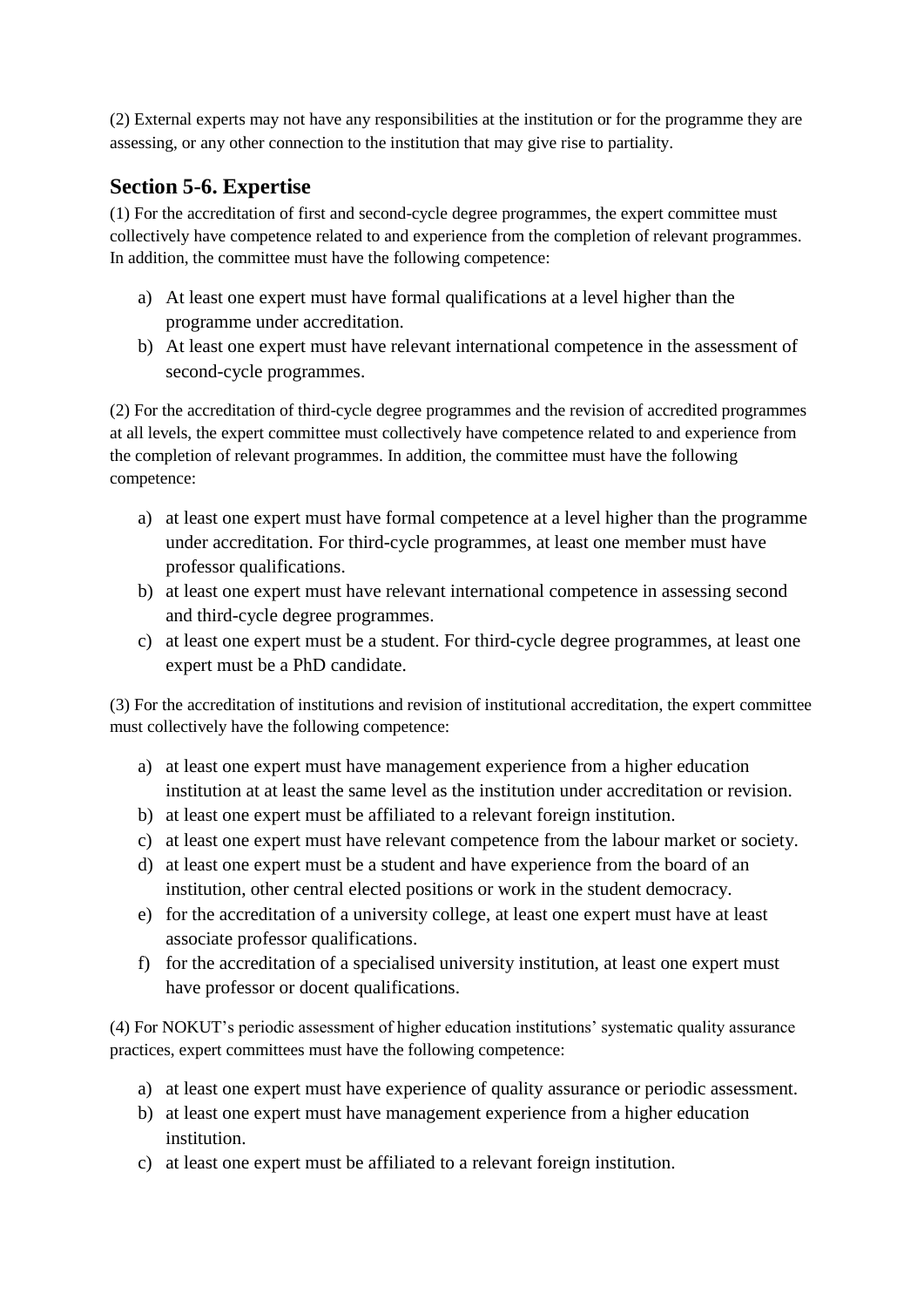- d) at least one expert must be a student and have experience from the board of an institution, other central elected positions or work in the student democracy.
- e) at least one expert must have professor or docent qualifications.

# **Chapter 6. Concluding provisions**

### **Section 6-1. Entry into force**

These regulations enter into force on 9 February 2017. From the same date, the Regulations of 28 February 2013 No 237 concerning Supervision of the Educational Quality in Higher Education shall be repealed.

## **Section 6-2. Transitional provisions**

(1) Applications for accreditation received by NOKUT before these regulations enter into force will be considered under the previous regulations.

(2) Revisions of accreditations that NOKUT has commenced before these regulations enter into force will be considered under the previous regulations.

(3) Institutions accredited under the Act of 1 April 2005 No 15 relating to Universities and University Colleges must meet the requirements listed in Chapter 3 for university colleges, specialised university institutions and universities, respectively, by 31 December 2018. Accredited programmes must meet the requirements for accreditation listed in Chapter 2 by 31 December 2018. Until this date, the previous accreditation requirements apply.

(4) Institutions whose system for the quality assurance of education have been approved by NOKUT are considered to be in compliance with Chapter 4 until the supervision of their systematic quality assurance practices is completed.

# **Comments on the chapters and sections**

### **Re Chapter 2. Accreditation of programmes**

The term 'programme' in these regulations includes both programmes that lead to a degree and shorter study programmes such as one-year programmes, continuing education programmes and courses held independently of any programme. This is the same definition of a programme as provided in the Ministry of Education and Research's circular F-03-16.

For third-cycle degree programmes, the term 'programme' covers both the training component and the scientific dissertation. For the accreditation of third-cycle programmes, the academic subject areas that the third-cycle degree programme covers must be clearly stated.

The provisions of this section apply regardless of how the programme is organised (on campus, session-based teaching, web-based learning, decentralised etc.).

Institutions without self-accreditation authority may not establish new subjects or courses outside the subject area of an accredited programme at the relevant level, cf. Section 3-3 of the Act of 1 April 2005 No 15 relating to Universities and University Colleges. This means that any changes to an accredited programme must take place within the subject area that the accreditation concerns. It is a prerequisite that the overall learning outcomes of the study programme will not be changed.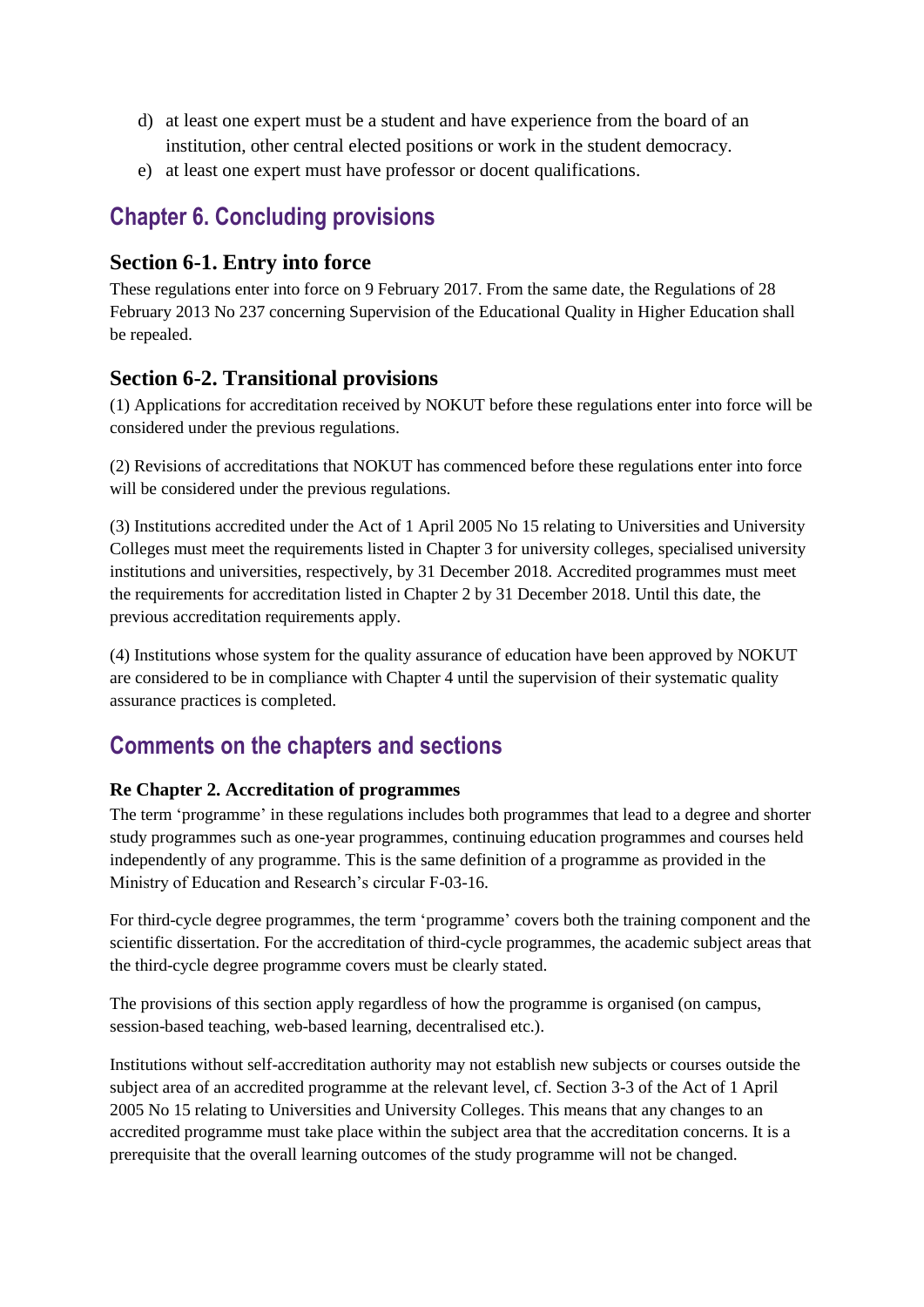#### **Re Section 2-1. Conditions for accreditation**

(1) The provisions of this section entail a clarification of the requirements listed in Section 3-1 (4) of the Regulations concerning Supervision of the Educational Quality in Higher Education.

NOKUT expects that the requirements listed in Section 2-1 of the Regulations concerning Supervision of the Educational Quality in Higher Education will be met by the institutions at all times.

When considering applications for accreditation of programmes at institutions without institutional accreditation, NOKUT will assess whether the institution meets the requirements of the Act of 1 April 2005 No 15 relating to Universities and University Colleges concerning internal regulations and governance, appeals boards, learning environment committees, education plans, diplomas and diploma supplements and quality assurance systems.

This provision entails a clarification of the requirements set out in Section 3-1 (4) of the Regulations concerning Supervision of the Educational Quality in Higher Education.

In this context, the term 'regulations' includes both formal regulations and other guiding documents for the institution that are relevant to the quality provided by the higher education institution. Regulations must contain provisions for the recognition of previous education, cf. Section 3-5 of the Act of 1 April 2005 No 15 relating to Universities and University Colleges.

(2) In this context, the term 'information' refers to what is indicated in the programme description and associated information about the programme. In accordance with Section 3-3 of the Act of 1 April 2005 No 15 relating to Universities and University Colleges, the board of the institution adopts the programme description for the academic content of the study programme. The Standards and Guidelines for Quality Assurance in the European Higher Education Area (ESG) 2015 standard 1.8 states that institutions should publish information about their activities, including programmes, that is clear, accurate, objective, up to date and readily accessible. The Regulations concerning Supervision of the Educational Quality in Higher Education set a requirement for compliance with this and Section 3-3 (3) of the Act of 1 April 2005 No 15 relating to Universities and University Colleges.

#### **Re Section 2-2. Requirements for the programme**

(1) The learning outcome must be described as what a candidate shall have achieved upon completion of the programme. The learning outcome for programmes subject to professional requirements, for example programmes subject to national curriculum regulations, must meet both the professional requirements and the requirements of the National Qualifications Framework for Lifelong Learning (NQF).

(2) The requirement that the programme must be academically up to date means that it must be up to date in relation to knowledge development in both academic and professional arenas, society and the labour market. Relevance and updated knowledge in academic and professional arenas, society and the labour market are ensured through programmes for interaction with the labour market and/or society adapted to the programme's content and level. The institution is expected to have assessed the recruitment base based on the expected demand/need and overall capacity related to the same or similar programmes at its own and other institutions.

(3) Pursuant to Section 3-8 (1) of the Act of 1 April 2005 No 15 relating to Universities and University Colleges, a full academic year is equivalent to 60 credits. This is in accordance with the European Credit Transfer and Accumulation System (ECTS). The ECTS Users' Guide indicates that a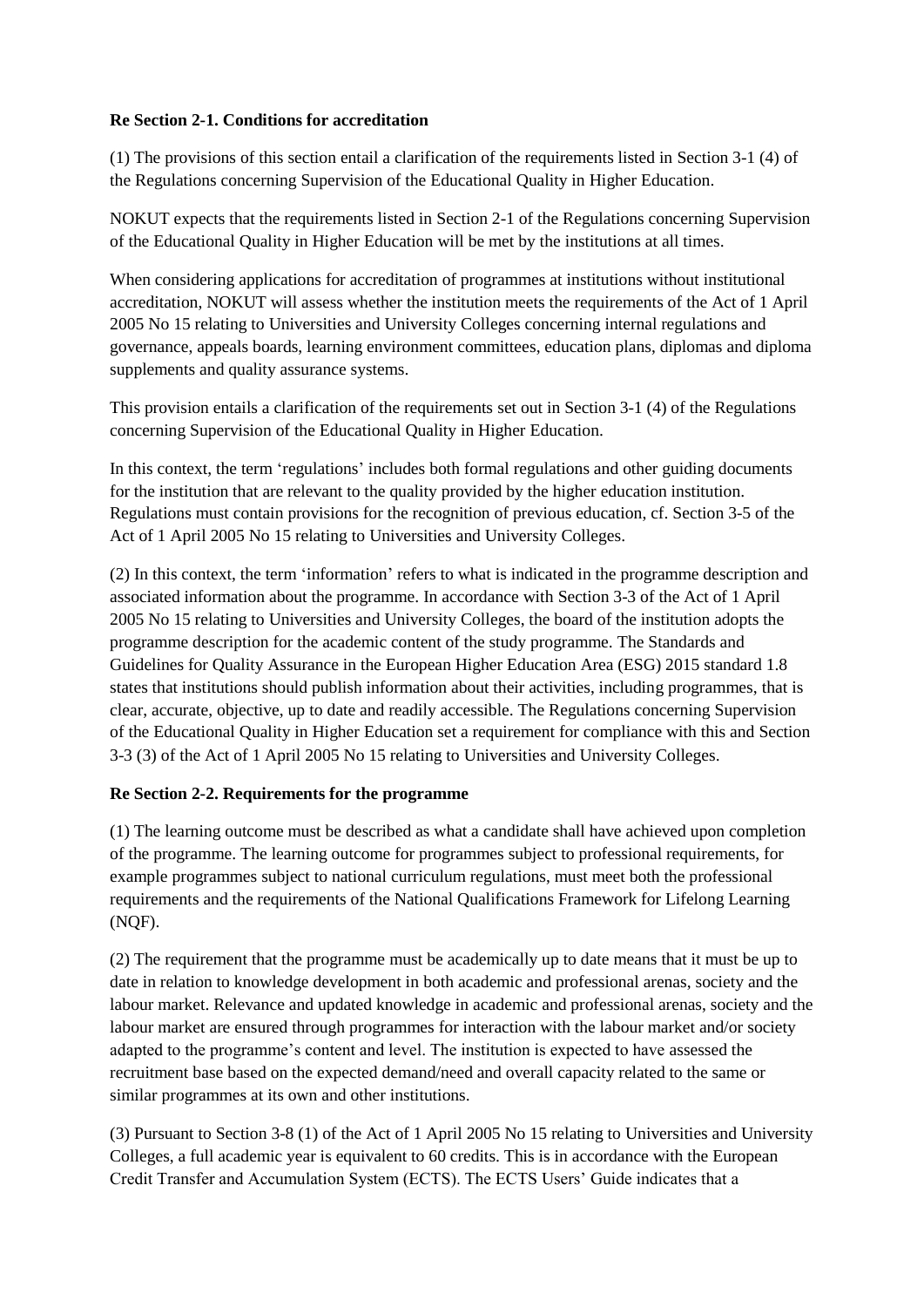programme worth 60 credits normally has a total workload of approximately 1,500–1,800 hours per full-time academic year, divided into categories of organised learning activities, self-study and exam preparation. This entails that a full-time student who maintains the determined workload/work effort should normally be able to achieve the learning outcome and complete the programme within the normal length of study.

(4) In this context, infrastructure refers to appropriate facilities, equipment, library, administrative and technical services, adequate and appropriate IT resources, web support, appropriate learning platforms, etc. that support the students' learning and learning environment, as well as the academic staff's teaching and research and/or artistic research and academic development work.

(5) The different teaching and learning methods must be adapted to the programme's content and structure. This means that the teaching, learning and assessment methods must be adapted to the digital society.

For programmes with few students and/or geographically dispersed student groups, this provision requires that institutions take measures to ensure a good study environment that facilitates academic interaction between students and/or between students and the academic environment.

The requirement for students' active role in the learning process is in accordance with ESG 2015 standard 1.3 on student-centred learning.

(6) This provision requires a clear connection between the programme and research and/or artistic research and academic development work, in accordance with the requirement set out in Section 1-3 (a) of the Act of 1 April 2005 No 15 relating to Universities and University Colleges, a full academic year is equivalent to 60 credits.

(8) This provision entails that the institution must ensure that students in all programmes that lead to a degree are offered an opportunity for academic exchange through updated and binding agreements, and that the relevance of the exchange is guaranteed by the programme's academic environment.

(9) Agreements must regulate the completion of supervised professional training and other matters of importance to the students' learning outcomes and the quality of the supervised professional training. This means that the agreement must describe the parties' rights and obligations.

#### **Re Section 2-3. Requirements for the academic environment**

(1) The academic environment associated with the programme includes people who directly and regularly contribute to the development, organisation and completion of the programme. This specification is meant to include people with different types of contributions to the programme, in addition to teaching, supervision or other forms of facilitating learning. This can include laboratory work, research and development work, transfer of experience from supervised professional training, educational and academic use of digital technology, innovation and cooperation with the labour market.

(2) The institution is responsible for ensuring the academic environment's educational competence, cf. Sections 1-2 to 1-7 of the Regulations concerning Appointment and Promotion, and for ensuring that this competence is updated and develped.

In these regulations, educational competence refers to university and university college pedagogy and didactics and includes the competence to use digital technology in the promotion of learning.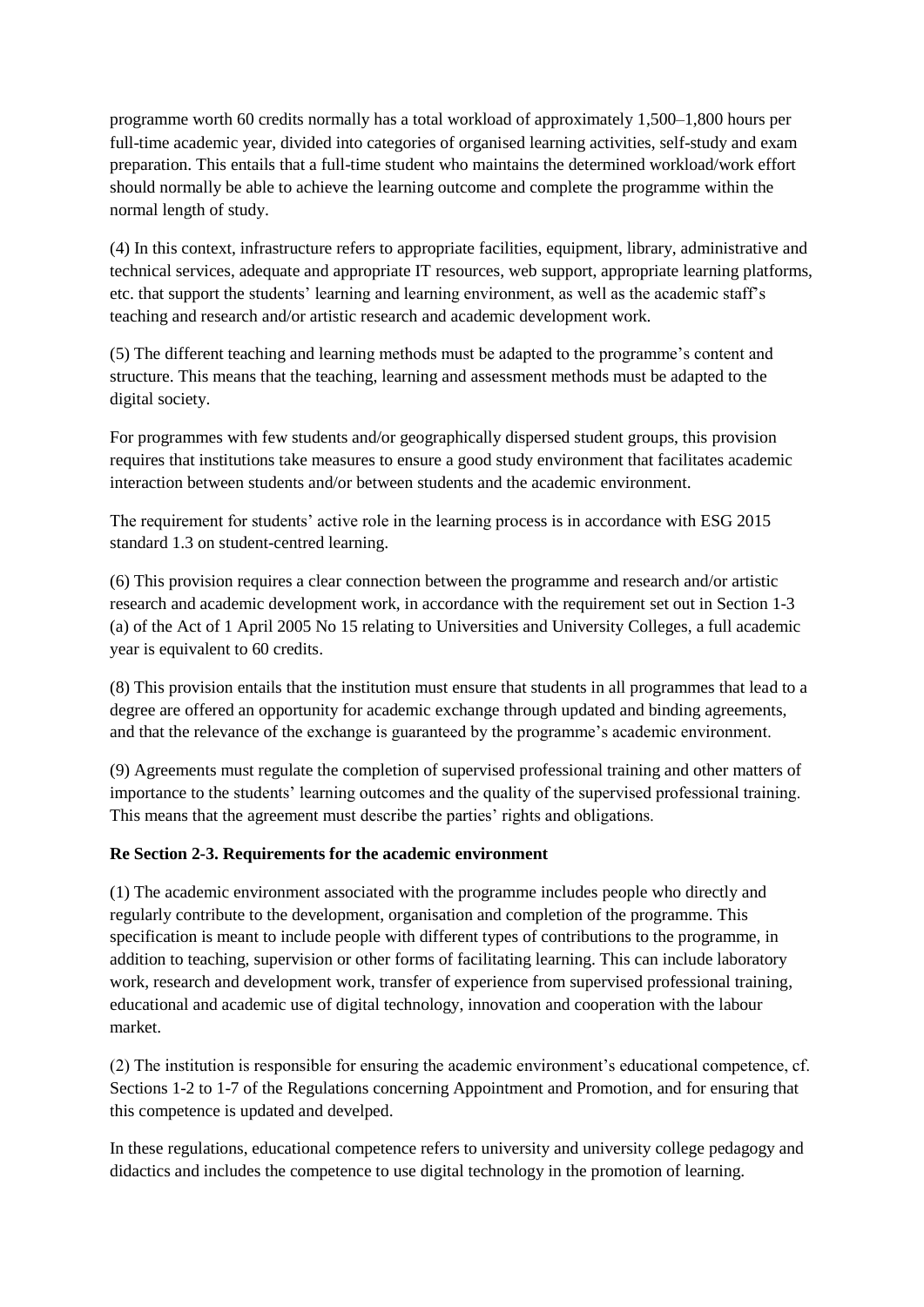(4) In this context, principal position means that the institution is the employee's main employer, i.e. that the employee is employed in at least a 50 per cent position at the institution. For institutions that can otherwise document a stable and robust academic environment within the academic subject area, adjunct positions down to 20 per cent may count towards the requirement for at least 50 per cent of the academic environment.

The term 'at least associate professor qualifications' refers to the positions associate professor, postdoctoral fellow, docent and professor.

Section 2-3 (4) (b) applies to all five years of integrated second-cycle degree programmes.

For joint degrees, 'the institution' refers to the participating institutions. This means that 50 per cent of the academic staff who contribute to the joint degree must have their principal position at one or more of the participating institutions.

(5) The requirements for the academic environment's documented results are regulated in the Regulations concerning Supervision of the Educational Quality in Higher Education as regards second and third-cycle level, cf. Sections 3-2 (3) and 3-3 (3) of the Regulations concerning Supervision of Educational Quality in Higher Education. For first-cycle degree programmes, only this provision applies.

'A scope satisfactory for the programme's content and level' means, for example, that greater activity in research and/or artistic research is needed in a second-cycle degree programme than a first-cycle degree programme.

(7) The term 'professional training supervisors' refers to persons who facilitate and supervise students during the professional training period, cf. the comments on Section 2-2 (9).

The term 'relevant competence' in the second sentence refers to relevant academic knowledge of and competence in supervision and support.

For programmes that include supervised professional training, institutions and academic environments are expected to ensure systematic contact with the professional field so that the programmes' and academic environments' own professional experience is up to date and in line with developments in the professional field. It is important for the quality of the programme that there is continuous interaction between competent individuals in the professional field and key individuals who have their principal position at the institutions.

#### **Re Section 2-4. Special provision concerning the academic environment**

The purpose of this provision is to allow the institutions to offer specialisations and continuing education programmes in academic subject areas in which external environments have special expertise. This provision means that the institution may be responsible for shorter programmes affiliated to an academic environment in which fewer than 50 per cent of the members of the programme's academic environment have their principal position at the institution in question. The institution is responsible for the programme and must assure the quality of the programme in accordance with the provisions of these regulations.

#### **Re Section 2-5. Supplementary provision for joint degrees**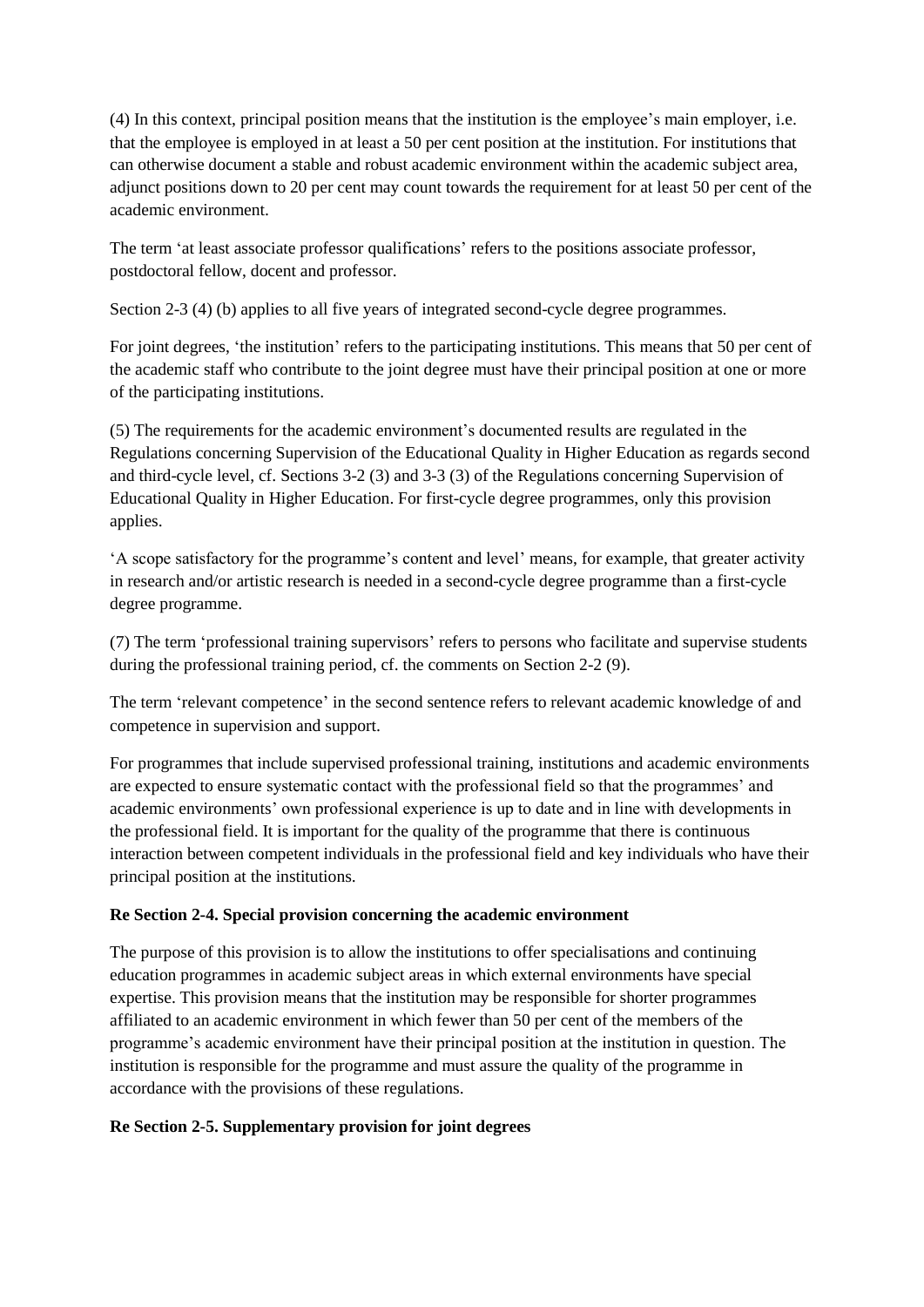(1) Satisfactory procedures for the development and quality assurance of the joint degree as a whole entail developing and implementing a strategy for development and quality assurance at the consortium level.

(2) If a joint degree is offered in cooperation with one or more foreign institutions, it must be specified which country's qualifications framework the learning outcomes of the joint degree are based on. If the country in the cooperation does not have its own qualifications framework, it may follow the European Qualifications Framework for Lifelong Learning (EQF).

### **Re Chapter 3. Accreditation of institutions Re Section 3-1. Requirements for accreditation of institutions**

(1) Sections 3-5 to 3-8 of the Regulations concerning Supervision of the Educational Quality in Higher Education contain provisions on requirements for accreditation of institutions.

In the Regulations concerning Supervision of the Educational Quality in Higher Education, it is a requirement that university colleges provide education and have stable research activity and/or artistic research and academic development work of high quality, cf. Section 3-6 (1). Specialised university institutions must have a clear academic profile and stable study programmes, research and/or artistic research and academic development work of high international quality, cf. Section 3-7 (1). Universities must have stable study programmes, research and/or artistic research and academic development work of high international quality, cf. Section 3-7 (1).

For university colleges, the assessment of high quality will be based on the programmes underlying the accreditation application. It is a condition that the programmes cover a substantial part of the institution's programme portfolio, in order for NOKUT to be able to make an overall assessment, cf. Section 3-5 (4) of the Regulations concerning Supervision of the Educational Quality in Higher Education.

For specialised university institutions, the assessment of high international quality will be based on the academic subject area for the third-cycle degree programme, cf. Section 3-7 (4) of the Regulations concerning Supervision of the Educational Quality in Higher Education.

For universities, the assessment of high international quality will be based on the material components that cover the institution's academic profile, cf. Sections 3-8 (3) and (4) of the Regulations concerning Supervision of the Educational Quality in Higher Education.

The institution must document and substantiate that the academic level of the study programmes, research and/or artistic research and academic development work is of high quality and high international quality, respectively. For study programmes, the requirement applies to first, second and third-cycle degree programmes.

(3) NOKUT conducts supervision of each individual institution's systematic quality assurance practices. No more than eight years shall elapse between each supervision, cf. Section 2-2 (2) of the Regulations concerning Supervision of the Educational Quality in Higher Education.

Upon application for accreditation, NOKUT will assess whether the procedures for accreditation, supervision and revision of programmes are satisfactory, regardless of whether the systematic quality assurance practices are approved by NOKUT.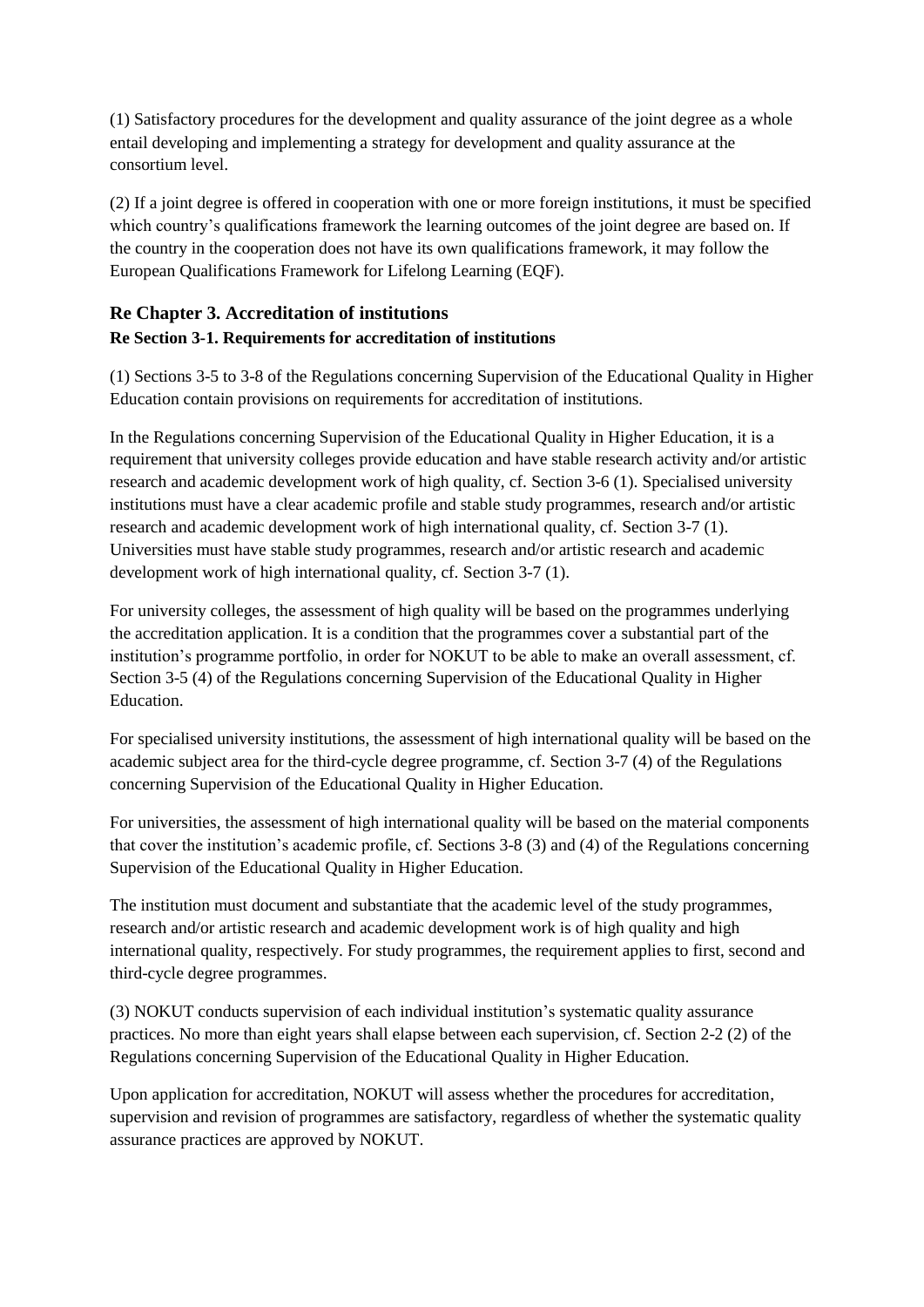### **Re Chapter 4. Institutions' systematic quality assurance Re Section 4-1. Requirements for systematic quality assurance**

(1) The term 'quality assurance practices' in these regulations refers to the work that is carried out through a quality assurance system, cf. Section 1-6 of the University and University Colleges Act. Quality assurance practices shall assure and develop the quality of education.

The institutions' quality assurance practices shall help the students to achieve the learning outcomes of the various programmes. 'Areas of importance to the quality of the students' learning outcomes' refers to areas of specific concern for the institutions in relation to facilitating learning. It is also important that, through its quality assurance practices, the institution considers the extent to which students actually achieve the intended learning outcomes.

(3) This entails that the institution has satisfactory procedures and practices for the accreditation of programmes and the revision of accreditations.

In this context, the term 'revision of accreditation' entails a review of whether the programme meets the requirements for accreditation and whether it produces satisfactory results. The requirements for accreditation of programmes are set out in the Regulations concerning Quality Assurance and Quality Development in Higher Education and Tertiary Vocational Education and Section 2 of these regulations.

(4) The institution determines the remit for and interval between each periodic assessment, cf. Section 2-1 (2) of the Regulations concerning Quality Assurance and Quality Development in Higher Education and Tertiary Vocational Education. The periodic assessments may part of the systematic information the institution collects to assess the quality of the programmes.

### **Re Chapter 5. NOKUT's accreditation and supervision Re Section 5-1. Applications for accreditation of programmes and institutions**

(2) Examples of material changes to accredited programmes are:

- a) changes in the programme's overall learning outcome
- b) new title of the programme
- c) the establishment of programmes in new locations
- d) a change from session-based teaching to web-based learning or vice versa

(3) Applications without adequate information and documentation may be rejected on an administrative basis. Applications for the accreditation of programmes that do not comply with the requirements set out in Section 2-1 of the Regulations concerning Supervision of the Educational Quality in Higher Education, cf. the comments, are not considered suitable for expert assessment.

#### **Re Section 5-2. Supervision of accredited programmes and institutions**

It is NOKUT that initiates all supervision procedures and determines the form of supervision.

(1) Examples of status and documented results are the admission of students, the production of graduates/student throughput, achievement of learning outcomes, research and development-based education etc.

#### **Re Section 5-5. Appointment of external experts**